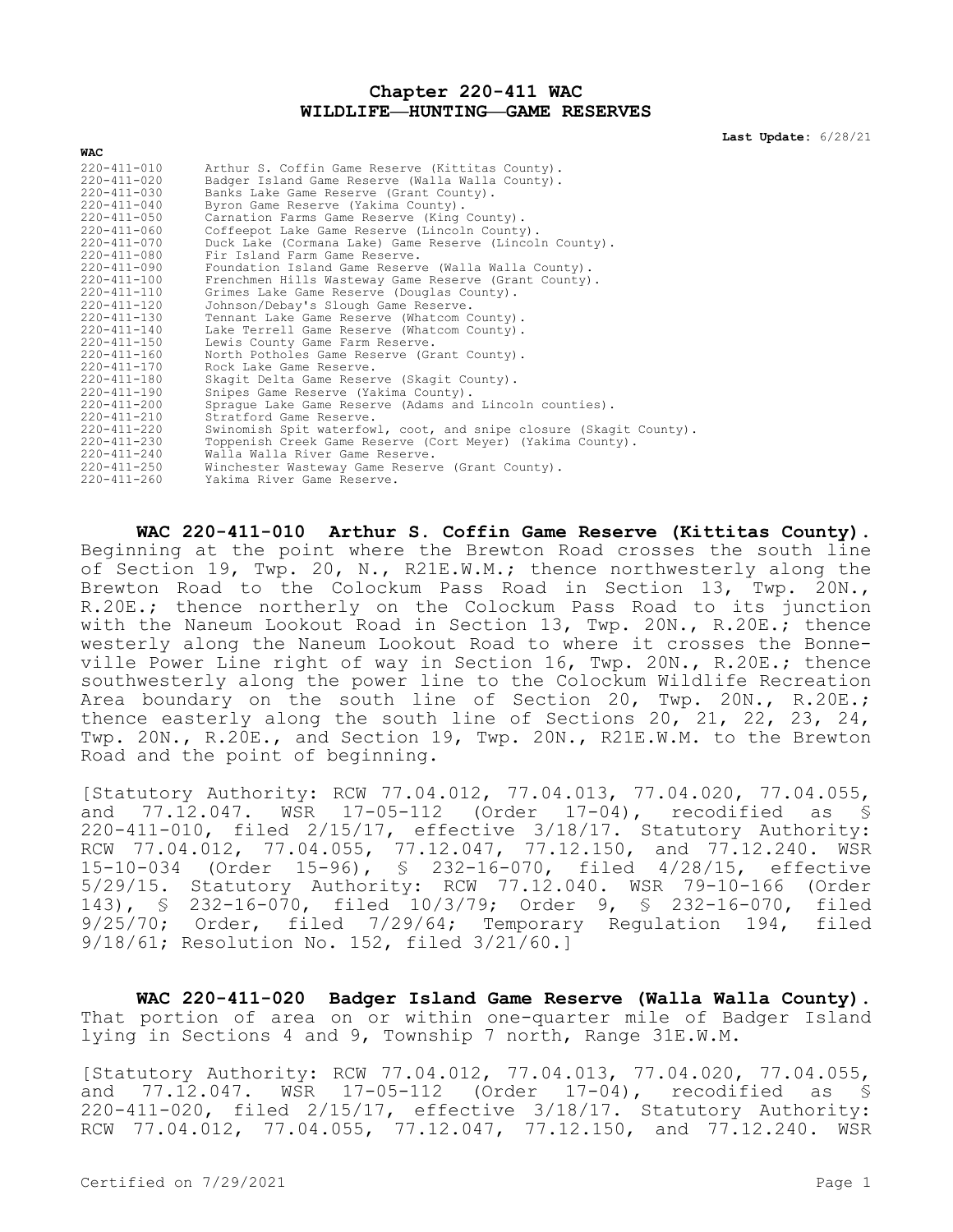15-10-034 (Order 15-96), § 232-16-560, filed 4/28/15, effective 5/29/15; Temporary Regulation 256, (part), filed 9/8/66.]

**WAC 220-411-030 Banks Lake Game Reserve (Grant County).** In Township 25N, Range 28E, those parts of sections 9, 10, and 11 and the north 1/2 of sections 14, 15, and 16, lying between State Highway 155 and the west wall of Grand Coulee.

[Statutory Authority: RCW 77.04.012, 77.04.013, 77.04.020, 77.04.055, and 77.12.047. WSR 17-05-112 (Order 17-04), recodified as § 220-411-030, filed 2/15/17, effective 3/18/17. Statutory Authority: RCW 77.04.012, 77.04.055, 77.12.047, 77.12.150, and 77.12.240. WSR 15-10-034 (Order 15-96), § 232-16-140, filed 4/28/15, effective 5/29/15. Statutory Authority: RCW 77.12.040. WSR 99-17-034 (Order 99-118), § 232-16-140, filed 8/11/99, effective 9/11/99; Temporary Regulation 229, filed 9/15/64; Temporary Regulation 212, filed 10/3/62; Regulation 139 (part), filed 3/21/60.]

**WAC 220-411-040 Byron Game Reserve (Yakima County).** That part of the Byron Ponds unit of the Sunnyside-Snake River Wildlife Area east of the Mabton Pressure Pipeline, legally described as the W.1/2 of Section 12 that is north of Highway No. 22 except for the NE1/4 of the SE1/4 of the SW1/4; the NW1/4 of the NW1/4 of the SE1/4 of Section 12; that part of Section 11 east of the Mabton pressure pipeline and north of Highway No. 22; and that part of Section 2 that is east of said pipeline; all of the above sections being in Twp. 8N., R.23E.W.M.

[Statutory Authority: RCW 77.04.012, 77.04.013, 77.04.020, 77.04.055, and 77.12.047. WSR 17-05-112 (Order 17-04), recodified as § 220-411-040, filed 2/15/17, effective 3/18/17. Statutory Authority: RCW 77.04.012, 77.04.055, 77.12.047, 77.12.150, and 77.12.240. WSR 15-10-034 (Order 15-96), § 232-16-050, filed 4/28/15, effective 5/29/15. Statutory Authority: RCW 77.12.047, 77.12.020, 77.12.040, 77.12.570, and 77.12.210. WSR 09-17-080 (Order 09-170), § 232-16-050, filed 8/14/09, effective 9/14/09. Statutory Authority: RCW 77.12.047. WSR 05-17-098 (Order 05-174), § 232-16-050, filed 8/15/05, effective 9/15/05; Order, filed 7/29/64; Resolution 168, filed 3/21/60.]

**WAC 220-411-050 Carnation Farms Game Reserve (King County).**  Twp. 25N., Rge. 7E.W.M.; that part of Section 5 lying west of the Snoqualmie River; the northeast quarter and that portion of the southeast quarter of Section 6 that lies north and east of the Carnation Farm Road; the north half and the north half of the south half of Section 8 S and W of the Snoqualmie River; and those areas south and west of the Snoqualmie River that lie north of the south boundary of the N 1/2 of Section 9.

Twp. 26N., Rge. 7E.W.M.; those lands lying south of the Snoqualmie River in the east half of Section 31 and the southeast quarter of Section 32.

[Statutory Authority: RCW 77.04.012, 77.04.013, 77.04.020, 77.04.055, and 77.12.047. WSR 17-05-112 (Order 17-04), recodified as § 220-411-050, filed 2/15/17, effective 3/18/17. Statutory Authority: RCW 77.04.012, 77.04.055, 77.12.047, 77.12.150, and 77.12.240. WSR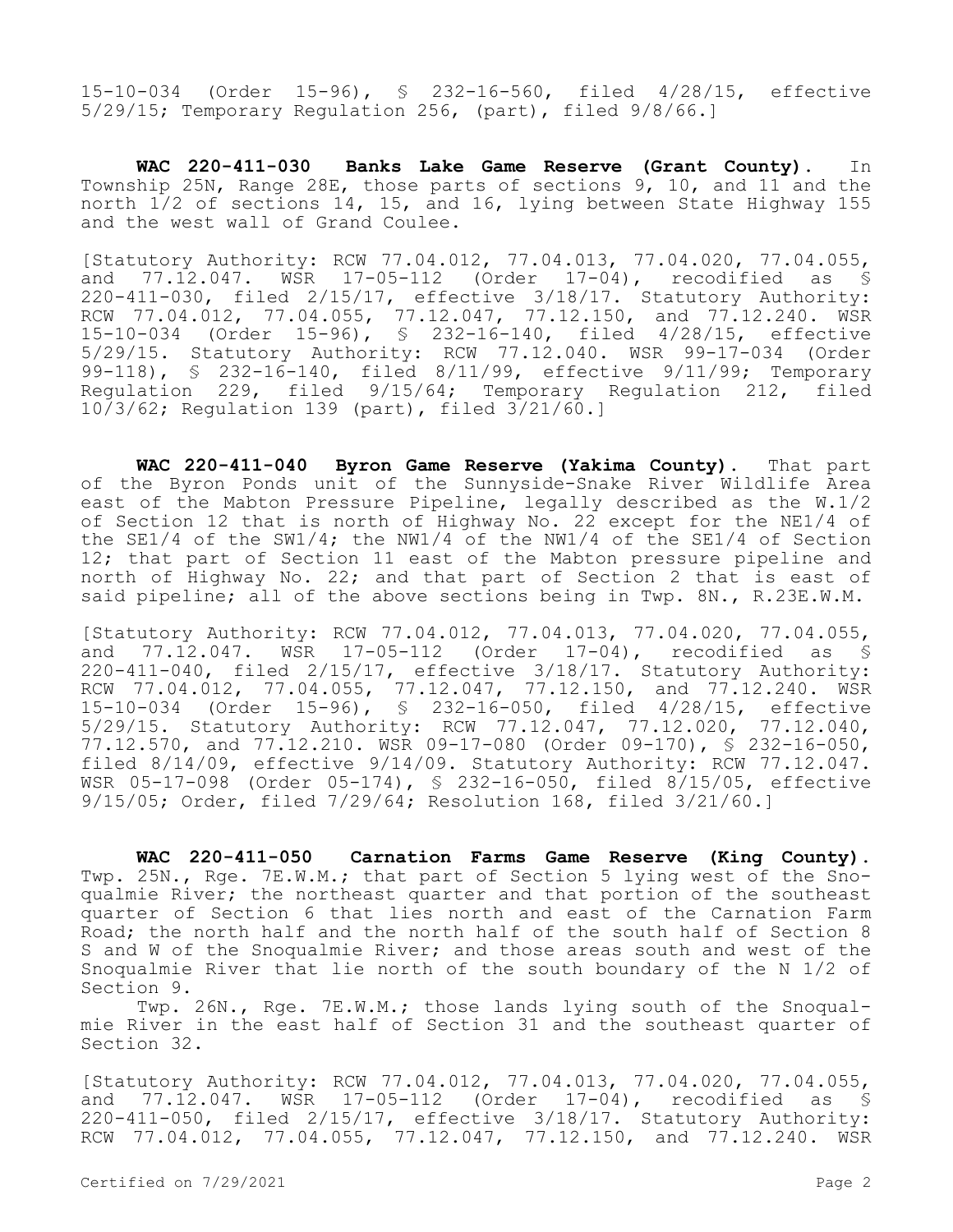15-10-034 (Order 15-96), § 232-16-590, filed 4/28/15, effective 5/29/15; Order 59, § 232-16-590, filed 9/4/74.]

**WAC 220-411-060 Coffeepot Lake Game Reserve (Lincoln County).**  All portions of Coffeepot Lake and those public lands within one-quarter mile of Coffeepot Lake.

[Statutory Authority: RCW 77.04.012, 77.04.013, 77.04.020, 77.04.055, and 77.12.047. WSR 17-05-112 (Order 17-04), recodified as § 220-411-060, filed 2/15/17, effective 3/18/17. Statutory Authority: RCW 77.04.012, 77.04.055, 77.12.047, 77.12.150, and 77.12.240. WSR 15-10-034 (Order 15-96), § 232-16-730, filed 4/28/15, effective 5/29/15. Statutory Authority: RCW 77.12.040. WSR 97-18-025 (Order 97-162), § 232-16-730, filed 8/25/97, effective 9/25/97.]

## **WAC 220-411-070 Duck Lake (Cormana Lake) Game Reserve (Lincoln County).** T23N, R35E, Section 19.

[Statutory Authority: RCW 77.04.012, 77.04.013, 77.04.020, 77.04.055, and 77.12.047. WSR 17-05-112 (Order 17-04), recodified as § 220-411-070, filed 2/15/17, effective 3/18/17. Statutory Authority: RCW 77.04.012, 77.04.055, 77.12.047, 77.12.150, and 77.12.240. WSR 15-10-034 (Order 15-96), § 232-16-720, filed 4/28/15, effective 5/29/15. Statutory Authority: RCW 77.12.040. WSR 90-19-096 (Order 459), § 232-16-720, filed 9/19/90, effective 10/20/90.]

**WAC 220-411-080 Fir Island Farm Game Reserve.** In Skagit County, beginning at the intersection of Fir Island Road and the west bank of Brown's Slough (inside base of dike); then east along Fir Island Road (96 feet) to the Brown's Slough dike; then southerly and easterly along the Brown's Slough dike to the Fir Island Farm access road; then north along the Fir Island Farm access road to Fir Island Road; then east along Fir Island Road to the northeast corner of Section 22  $(T33N, R3E)$ ; then south along the east line of Section 22 (T33N, R3E) to Dry Slough; then westerly and south along the west bank of Dry Slough to the intersection with Dike District #22 dike; then westerly along the south side (Skagit Bay side) of the Dike District #22 dike to the intersection of the Dike District #22 dike and the south line of Government Lot #5 (Section 22, T33N, R3E), then west approximately 1900 feet to the west bank of Brown's Slough (inside base of dike), then north along the west bank of Brown's Slough to the intersection with the Fir Island Road and the point of beginning.

[Statutory Authority: RCW 77.04.012, 77.04.013, 77.04.020, 77.04.055, and 77.12.047. WSR 17-05-112 (Order 17-04), recodified as § 220-411-080, filed 2/15/17, effective 3/18/17. Statutory Authority: RCW 77.12.047, 77.12.040. WSR 07-17-048 (Order 07-165), § 232-16-780, filed 8/9/07, effective 9/9/07. Statutory Authority: RCW 77.12.040. WSR 97-18-025 (Order 97-162), § 232-16-780, filed 8/25/97, effective 9/25/97.]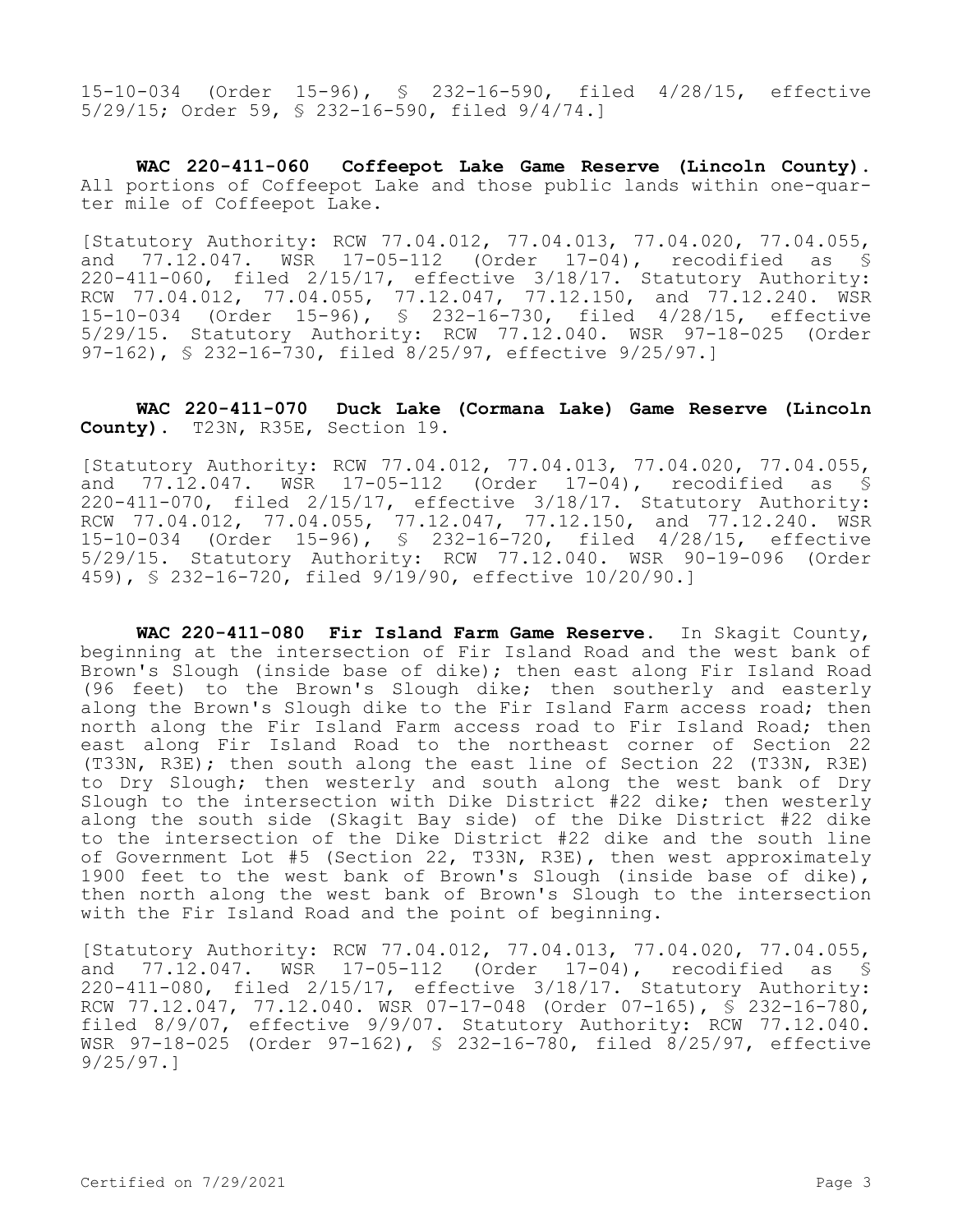**WAC 220-411-090 Foundation Island Game Reserve (Walla Walla County).** That portion of area on or within one-quarter mile of Foundation Island lying in Section 24, Township 8 north, Range 30E.W.M.

[Statutory Authority: RCW 77.04.012, 77.04.013, 77.04.020, 77.04.055, and 77.12.047. WSR 17-05-112 (Order 17-04), recodified as § 220-411-090, filed 2/15/17, effective 3/18/17. Statutory Authority: RCW 77.04.012, 77.04.055, 77.12.047, 77.12.150, and 77.12.240. WSR 15-10-034 (Order 15-96), § 232-16-570, filed 4/28/15, effective 5/29/15; Temporary Regulation 256, (part), filed 9/8/66.]

**WAC 220-411-100 Frenchmen Hills Wasteway Game Reserve (Grant County).** T17N, R27E, the north 1/2, and the north 1/2 of south 1/2 of Section 17. 480 acres.

[Statutory Authority: RCW 77.04.012, 77.04.013, 77.04.020, 77.04.055, and 77.12.047. WSR 17-05-112 (Order 17-04), recodified as § 220-411-100, filed 2/15/17, effective 3/18/17. Statutory Authority: RCW 77.04.012, 77.04.055, 77.12.047, 77.12.150, and 77.12.240. WSR 15-10-034 (Order 15-96), § 232-16-660, filed 4/28/15, effective 5/29/15. Statutory Authority: RCW 77.12.047. WSR 03-16-087 (Order 03-175), § 232-16-660, filed 8/5/03, effective 9/5/03. Statutory Authority: RCW 77.12.040. WSR 83-18-043 (Order 217), § 232-16-660, filed 9/1/83.]

**WAC 220-411-110 Grimes Lake Game Reserve (Douglas County).**  Grimes Lake and all lands within one-quarter mile of Grimes Lake.

[Statutory Authority: RCW 77.04.012, 77.04.013, 77.04.020, 77.04.055, and 77.12.047. WSR 17-05-112 (Order 17-04), recodified as § 220-411-110, filed 2/15/17, effective 3/18/17. Statutory Authority: RCW 77.04.012, 77.04.055, 77.12.047, 77.12.150, and 77.12.240. WSR 15-10-034 (Order 15-96), § 232-16-200, filed 4/28/15, effective 5/29/15; Order, filed 7/29/64; Temporary Regulation 221, filed 9/3/63.]

**WAC 220-411-120 Johnson/Debay's Slough Game Reserve.** In Skagit County, beginning at the intersection of Francis Road and Debay's Isle Road (N  $48.467817$  W  $-122.255143$ ); then south and west along Francis Road (approximately 3090 feet) to white corner marker (N 48.46450 W -122.26830); then north (approximately 1265 feet) to the middle of Debay's Slough (white corner marker N  $48.46748$  W -122.26711); then westerly (approximately 2087 feet) along the channel of Debay's Slough to the western tip of the farmed portion of Debay's Island (N 48.47175 W -122.27486); then northerly (approximately 1485 feet) to the south bank of the Skagit River (white corner marker N 48.275 W -122.275); then easterly (approximately 3750 feet) along the south bank of the Skagit River to white corner marker (N 48.47752 W -122.26014); then south approximately 855 feet to white corner post (N 48.47503 W -122.26007); then east along tree line to white post (N 48.47507 W -122.25835); south through trees to south shoreline of Debay's Slough (white corner marker N  $48.47187$  W  $-122.25809$ ); then easterly and southerly along the west shoreline of Debay's Slough (approximately 1770 feet) to the south side of Debay's Isle Road (white corner marker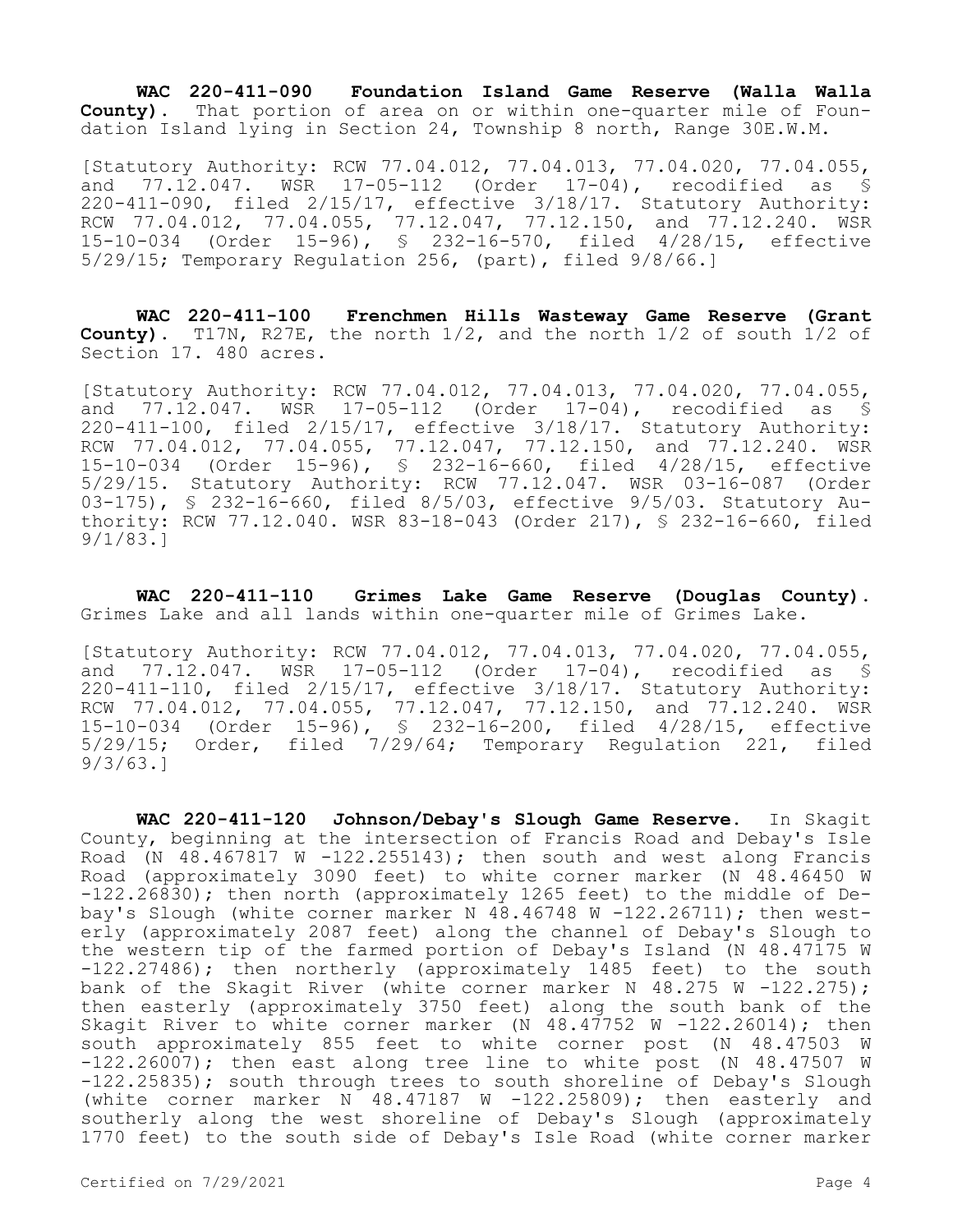N 48.46822 W -122.25691); then east along the south side of Debay's Isle Road to the intersection of Francis Road and the point of beginning.

[Statutory Authority: RCW 77.04.012, 77.04.013, 77.04.020, 77.04.055, and 77.12.047. WSR 17-05-112 (Order 17-04), recodified as § 220-411-120, filed 2/15/17, effective 3/18/17. Statutory Authority: RCW 77.04.012, 77.04.055, 77.12.047, 77.12.150, and 77.12.240. WSR 15-10-034 (Order 15-96), § 232-16-800, filed 4/28/15, effective 5/29/15. Statutory Authority: RCW 77.12.047, 77.12.020, 77.12.570, 77.12.210. WSR 10-01-036 (Order 09-264), § 232-16-800, filed 12/7/09, effective 1/7/10; WSR 08-17-034 (Order 08-197), § 232-16-800, filed 8/13/08, effective 9/13/08. Statutory Authority: RCW 77.12.040. WSR 98-17-041 (Order 98-155), § 232-16-800, filed 8/13/98, effective 9/13/98; WSR 97-18-025 (Order 97-162), § 232-16-800, filed 8/25/97, effective 9/25/97.]

**WAC 220-411-130 Tennant Lake Game Reserve (Whatcom County).**  That portion of Tennant Lake in T 39N, R 2E, Section 29, and that portion north of an east to west line which lies 800 feet south of and parallel to the north line of Section 32 in the N1/2 NE1/4 in T 39N, R  $2E.$ 

[Statutory Authority: RCW 77.04.012, 77.04.013, 77.04.020, 77.04.055, and 77.12.047. WSR 17-05-112 (Order 17-04), recodified as § 220-411-130, filed 2/15/17, effective 3/18/17. Statutory Authority: RCW 77.04.012, 77.04.055, 77.12.047, 77.12.150, and 77.12.240. WSR 15-10-034 (Order 15-96), § 232-16-620, filed 4/28/15, effective 5/29/15. Statutory Authority: RCW 77.12.040. WSR 80-13-013 (Order 153), § 232-16-620, filed 9/8/80.]

**WAC 220-411-140 Lake Terrell Game Reserve (Whatcom County).** All of Lake Terrell in Sections 15 and 16, Twp. 39 north, Range 1 east **except** that portion of the lake within 350 feet of the south line of said sections and, in addition, those uplands owned by the department in the W1/2 of the SW1/4 of said Section 15, and in the SE1/4 of  $N^2$  the NW1/4 of NE1/4; the W1/2 of W1/2 of NE1/4 NE1/4; the E1/2 of the SW1/4 SW1/4; and the W1/2 of the SE1/4 of the SW1/4 except the south 350 feet in Section 16, Twp. 39 north, Range 1 east.

[Statutory Authority: RCW 77.04.012, 77.04.055, 77.12.047, and 77.12.240. WSR 21-14-022 (Order 21-61), § 220-411-140, filed 6/28/21, effective 7/29/21. Statutory Authority: RCW 77.04.012, 77.04.013, 77.04.020, 77.04.055, and 77.12.047. WSR 17-05-112 (Order 17-04), recodified as § 220-411-140, filed 2/15/17, effective 3/18/17. Statutory Authority: RCW 77.04.012, 77.04.055, 77.12.047, 77.12.150, and 77.12.240. WSR 15-10-034 (Order 15-96), § 232-16-420, filed 4/28/15, effective 5/29/15; Temporary Regulation 274, filed 10/6/67; Temporary Regulation 244, filed 9/3/65; Temporary Regulation 213, filed 11/9/62; Temporary Regulation 212, filed 10/3/62; Resolution No. 62, filed 3/1/60.]

**WAC 220-411-150 Lewis County Game Farm Reserve.** Tract A. Township 14 north, Range 3 west W.M., Sections 1 and 12. A part of the Jo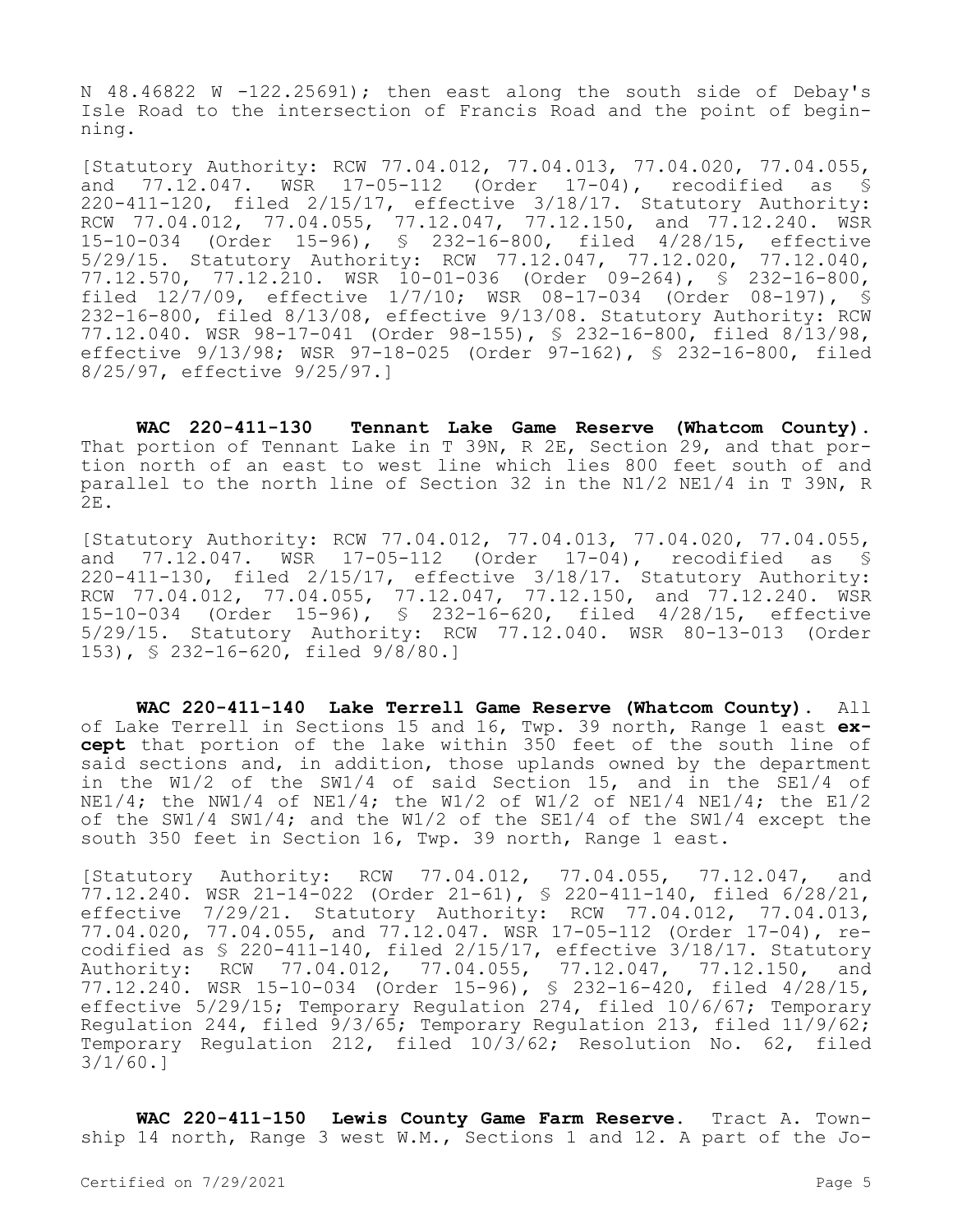seph Borst Donation Land Claim described as follows: Beginning at the southwest (SW) corner of said donation land claim; thence south 78° east 1,760 feet along the south boundary of said donation land claim; thence north 1°45' east 2,230 feet to the north boundary of said donation land claim; thence west 957 feet along the north boundary of said donation land claim; thence north 88° west 766 feet to the northwest (NW) corner of said donation land claim; thence south 1°45' west 1,892 feet to the point of beginning. Containing 81.19 acres, more or less.

Tract B. Township 14 north, Range 3 west W.M., Sections 1 and 12. A part of the Sidney S. Ford Donation Land Claim described as follows: Commencing at the northwest (NW) corner of the Joseph Borst Donation Land Claim; thence west 1,122 feet; thence south 26°30' east 825 feet; thence south 972 feet; thence south 65° east to the west line of the Joseph Borst Donation Land Claim; thence north on the west line of the Joseph Borst Donation Land Claim to the point of beginning, containing 33.33 acres, more or less.

Tract C. Township 14 north, Range 3 west W.M. Section 1 Lots 2 and 4, Section 12 Lots 1, 2, and 3; containing 98.51 acres, more or less.

[Statutory Authority: RCW 77.04.012, 77.04.013, 77.04.020, 77.04.055, and 77.12.047. WSR 17-05-112 (Order 17-04), recodified as § 220-411-150, filed 2/15/17, effective 3/18/17; Order 86, § 232-16-250, filed 7/15/76; Order, filed 7/29/64; Temporary Regulation 221, filed 9/3/63.]

**WAC 220-411-160 North Potholes Game Reserve (Grant County).** In T18N, R27E WM: All of Section 4, except the northernmost 250 yards and the N.W.  $1/4$  and the N.W.  $1/4$  N.E.  $1/4$ ; all of Section 3, except the northernmost 250 yards; that part of Section 10 north of the Job Corps Dike Rd; that part of Section 9 in the E 1/2 east of the fenceline, beginning at the N.W. corner of Section 9, and then following said fenceline southeasterly to the fence on the northern section line of Section 16 near Job Corps Dike Road; those portions of sections 15 and 16 north of the above mentioned fence to the west end of the Job Corps Dike; and that part of Section 15 north of the Job Corps Dike Road.

All areas of North Potholes Game Reserve located in Sections 9, 10, and 15 are closed to all public access from March 15 through May 30 and from October 1 through February 1.

[Statutory Authority: RCW 77.04.012, 77.04.013, 77.04.020, 77.04.055, and 77.12.047. WSR 17-05-112 (Order 17-04), recodified as § 220-411-160, filed 2/15/17, effective 3/18/17. Statutory Authority: RCW 77.04.012, 77.04.055, 77.12.047, 77.12.150, and 77.12.240. WSR 15-10-034 (Order 15-96), § 232-16-600, filed 4/28/15, effective 5/29/15. Statutory Authority: RCW 77.12.047, 77.12.040. WSR 07-17-048 (Order 07-165), § 232-16-600, filed 8/9/07, effective 9/9/07. Statutory Authority: RCW 77.12.047. WSR 03-16-087 (Order 03-175), § 232-16-600, filed 8/5/03, effective 9/5/03. Statutory Authority: RCW 77.12.040. WSR 79-09-082 (Order 141), § 232-16-600, filed 8/31/79.]

**WAC 220-411-170 Rock Lake Game Reserve.** On or within 1/4 mile of Rock Lake, Whitman County, except on the lower one mile and the upper one-half mile.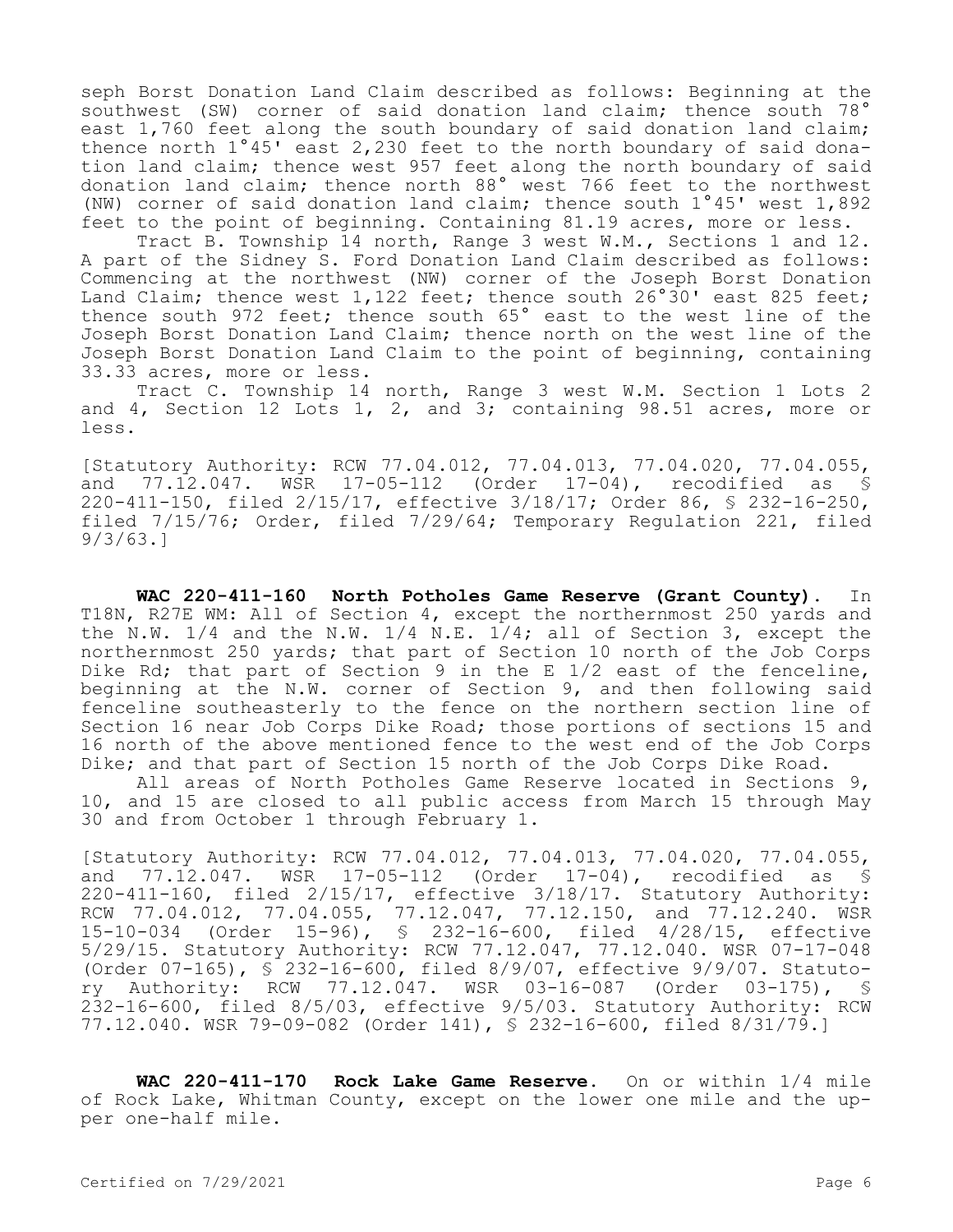[Statutory Authority: RCW 77.04.012, 77.04.013, 77.04.020, 77.04.055, and 77.12.047. WSR 17-05-112 (Order 17-04), recodified as § 220-411-170, filed 2/15/17, effective 3/18/17. Statutory Authority: RCW 77.04.012, 77.04.055, 77.12.047, 77.12.150, and 77.12.240. WSR 15-10-034 (Order 15-96), § 232-16-295, filed 4/28/15, effective 5/29/15; Temporary Regulation 240, filed 8/16/65.]

**WAC 220-411-180 Skagit Delta Game Reserve (Skagit County).** Beginning at a point on the west bank of Albert Slough at the confluence of said slough and Boom Slough; thence southwesterly along the west bank of Boom Slough to the confluence of said slough and Boom-Crooked Cutoff Slough; thence westerly along the north bank of Boom-Crooked Cutoff Slough to the confluence of said slough and Crooked Slough; thence southwesterly along the north bank of Crooked Slough to the confluence of said slough and Deepwater Slough and east Branch Freshwater-Deepwater Cutoff Slough; thence northwesterly along the north bank of east Branch Freshwater-Deepwater Cutoff Slough to the confluence of said slough and the east Branch Freshwater Slough; thence northerly along the east bank of east Branch Freshwater Slough to the confluence of said slough and Gilbert Hansen Slough; thence northeasterly along the south bank of Gilbert Hansen Slough to the confluence of said slough and Deepwater Slough; thence northeasterly along the south bank of Deepwater Slough to the confluence of said slough and Albert Slough; thence southeasterly along the west bank of Albert Slough to the point of beginning.

[Statutory Authority: RCW 77.04.012, 77.04.013, 77.04.020, 77.04.055, and 77.12.047. WSR 17-05-112 (Order 17-04), recodified as § 220-411-180, filed 2/15/17, effective 3/18/17. Statutory Authority: RCW 77.04.012, 77.04.055, 77.12.047, 77.12.150, and 77.12.240. WSR 15-10-034 (Order 15-96), § 232-16-340, filed 4/28/15, effective 5/29/15; Order, filed 7/29/64; Temporary Regulation 212, filed 10/3/62.]

**WAC 220-411-190 Snipes Game Reserve (Yakima County).** WDFW lands within the following boundary of the Sunnyside Wildlife Area: That portion of T9N, R22E, Section 21 lying north and east of the Yakima River; the SW 1/4 of the NW 1/4 and the NW 1/4 of the SW 1/4 of T9N, R22E, Section 22; and that portion of the SW 1/4 of the SW 1/4 of T9N, R22E, Section 22 lying north and east of the Yakima River.

[Statutory Authority: RCW 77.04.012, 77.04.013, 77.04.020, 77.04.055, and 77.12.047. WSR 17-05-112 (Order 17-04), recodified as § 220-411-190, filed 2/15/17, effective 3/18/17. Statutory Authority: RCW 77.04.012, 77.04.055, 77.12.047, 77.12.150, and 77.12.240. WSR 15-10-034 (Order 15-96), § 232-16-610, filed 4/28/15, effective 5/29/15. Statutory Authority: RCW 77.12.047. WSR 04-17-061 (Order 04-207), § 232-16-610, filed 8/11/04, effective 9/11/04.]

**WAC 220-411-200 Sprague Lake Game Reserve (Adams and Lincoln counties).** Beginning at the point where the easterly right of way line of Interstate Highway No. 90 crosses the Lincoln-Adams County line; thence southwesterly along the easterly right of way line of the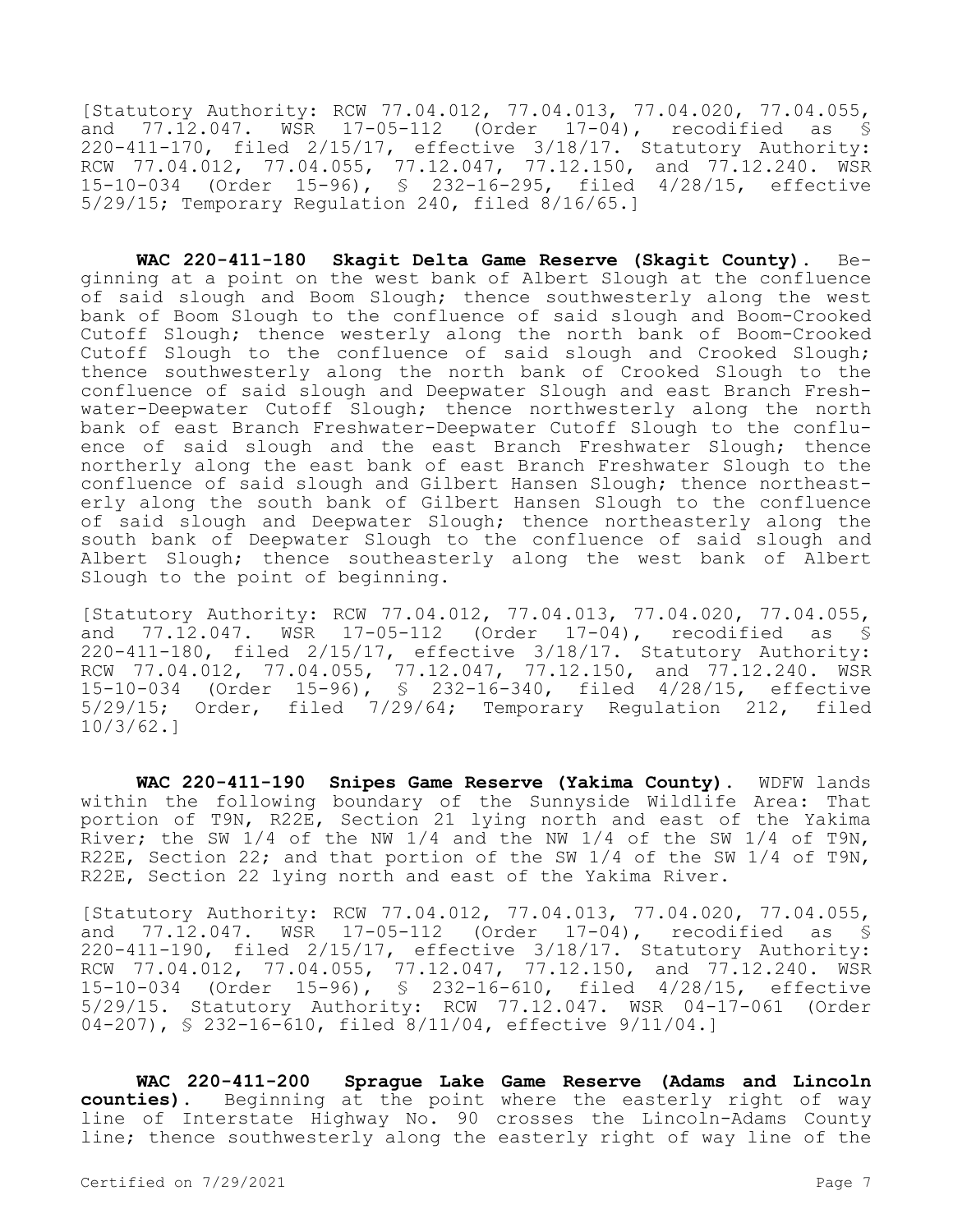freeway to the Keystone Road; thence southerly along the easterly boundary of Section 11 (T20N, R37E); thence southerly along the section line to Cow Creek; thence southerly along Cow Creek to Danekas Road; thence easterly and northerly along Danekas Road to the point where it crosses the Adams-Lincoln County line; thence westerly along said county line across Sprague Lake to the easterly right of way line of the freeway and point of beginning.

[Statutory Authority: RCW 77.04.012, 77.04.013, 77.04.020, 77.04.055, and 77.12.047. WSR 17-05-112 (Order 17-04), recodified as § 220-411-200, filed 2/15/17, effective 3/18/17. Statutory Authority: RCW 77.04.012, 77.04.055, 77.12.047, 77.12.150, and 77.12.240. WSR 15-10-034 (Order 15-96), § 232-16-380, filed 4/28/15, effective 5/29/15. Statutory Authority: RCW 77.12.040. WSR 95-18-066 (Order 95-120), § 232-16-380, filed 9/1/95, effective 10/2/95; Order 3, § 232-16-380, filed 4/20/70; Order 294, § 232-16-380, filed 9/5/69; Order, filed 7/29/64; Resolution No. 118 (part), filed 3/21/60.]

**WAC 220-411-210 Stratford Game Reserve.** Stratford Game Reserve shall include the following described lands in Grant County: In Twp. 22N, R 28 EWM; Sec. 1 north of the Great Northern Railroad right of way; Sec. 2 north of the Great Northern Railroad right of way and State Highway No. 28; and that part of Section 3 lying north of the main canal and east of a line running north and south located 100 yards west of the Washington water power transmission line;

In Twp. 23N, R. 28 EWM; all of Sections 11, 13, 14, 24, and 25; the south half of Sections 12, 10 and 9 except the north 300 feet of the S.1/2 of 9 and 10; Section 35 except that part west of north-south lying gravel road and south of cultivated lands; Sec. 36 EXCEPT the east 500 feet; and those parts of Section 15, lying east of a line running north and south located 100 yards west of the Washington water power transmission line and also those portions of the north half of Sections 15 and 16 lying north of the cultivated lands; and in addition the north 500 feet of the NW 1/4 of SW 1/4 of Sec. 19, Twp. 23N, R. 29 EWM.

[Statutory Authority: RCW 77.04.012, 77.04.055, 77.12.047, and 77.12.240. WSR 21-14-022 (Order 21-61), § 220-411-210, filed 6/28/21, effective 7/29/21. Statutory Authority: RCW 77.04.012, 77.04.013, 77.04.020, 77.04.055, and 77.12.047. WSR 17-05-112 (Order 17-04), recodified as § 220-411-210, filed 2/15/17, effective 3/18/17. Statutory Authority: RCW 77.12.040. WSR 81-18-025 (Order 169), § 232-16-400, filed 8/26/81; Order 105, § 232-16-400, filed 9/7/77; Order 9, § 232-16-400, filed 9/25/70; Order 3, § 232-16-400, filed 4/20/70; Order, filed 7/29/64; Resolution No. 156 (part), filed 3/21/60.]

**WAC 220-411-220 Swinomish Spit waterfowl, coot, and snipe closure (Skagit County).** It is unlawful to hunt migratory waterfowl, coot, and snipe within the following described boundary November 15 through March 31, and it is unlawful to hunt brant at any time within the following described boundary: Beginning at the Burlington Northern railroad tracks on the west shoreline of the Swinomish Channel; thence in a northwesterly direction along the west side of the Swinomish Channel to the reserve boundary sign on the northernmost sand island (48.474801N, 122.530770W (all coordinates NAD83/WGS84)); thence 10,500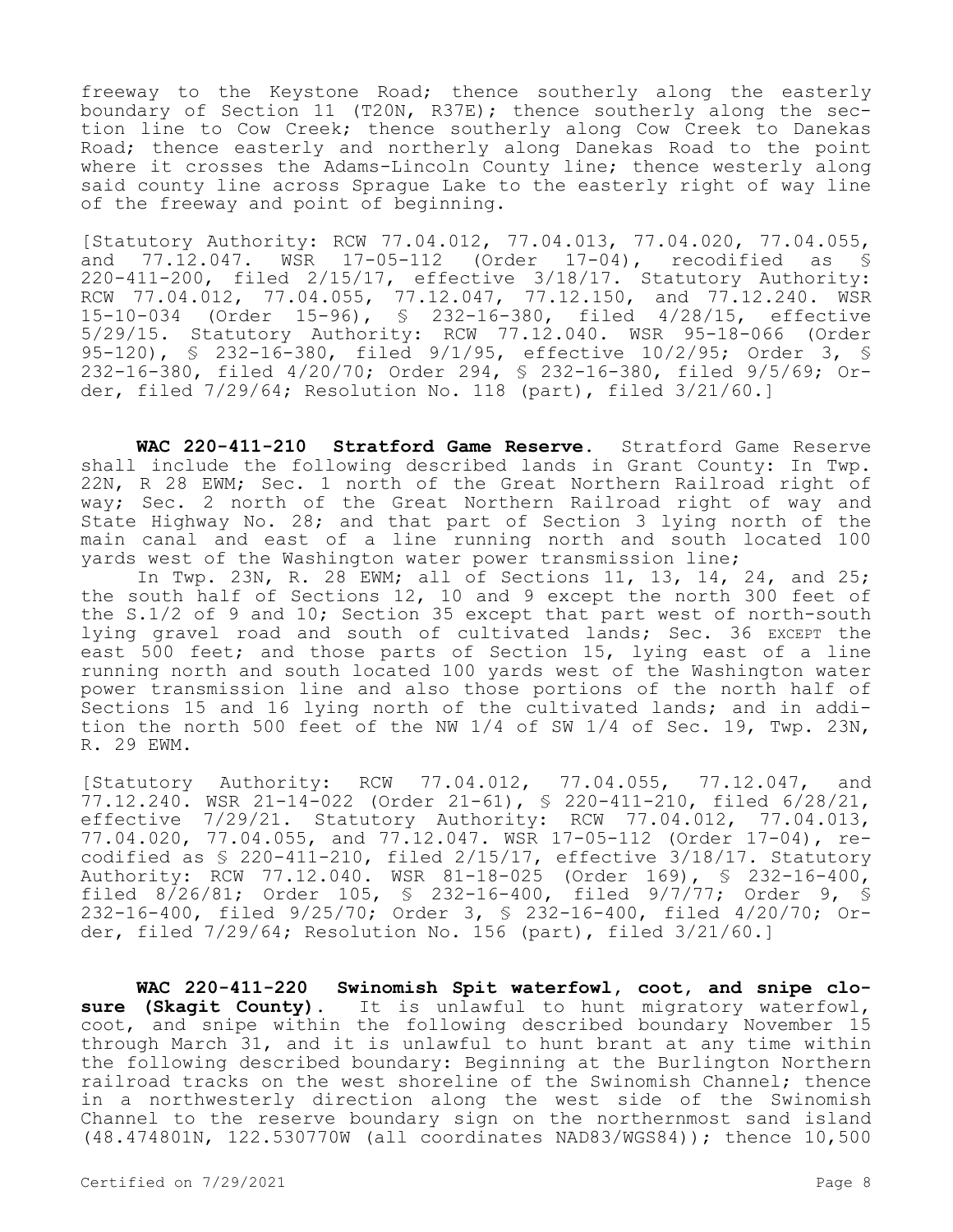feet ENE (east-northeast) to the reserve boundary sign (48.480630N, 122.488388W); thence 1,800 feet SW (southwest) to the reserve boundary sign (48.476983N, 122.493716W); thence 7,000 feet SSW (south-southwest) to the reserve boundary sign on the dike at the south end of Padilla Bay  $(48.459498N, 122.504967W)$ ; thence continue westerly along said dike to the intersection of the Burlington Northern railroad tracks and the east shoreline of the Swinomish Channel; thence continue along said railroad tracks (across swing bridge) to the west shoreline of the Swinomish Channel and the point of beginning.

[Statutory Authority: RCW 77.04.012, 77.04.013, 77.04.020, 77.04.055,<br>and 77.12.047. WSR 17-05-112 (Order 17-04), recodified as \$ and 77.12.047. WSR 17-05-112 (Order 17-04), recodified as § 220-411-220, filed 2/15/17, effective 3/18/17. Statutory Authority: RCW 77.04.012, 77.04.055, 77.12.047, 77.12.150, and 77.12.240. WSR 15-10-034 (Order 15-96), § 232-16-700, filed 4/28/15, effective 5/29/15. Statutory Authority: RCW 77.12.047 and 77.15.440. WSR 11-18-051 (Order 11-216), § 232-16-700, filed 8/31/11, effective 10/1/11. Statutory Authority: RCW 77.12.040, 77.12.010, 77.12.020, 77.12.770, 77.12.780. WSR 00-11-137 (Order 00-50), § 232-16-700, filed 5/23/00, effective 6/23/00. Statutory Authority: RCW 77.12.040. WSR 98-17-043 (Order 98-158), § 232-16-700, filed 8/13/98, effective 9/13/98; WSR 84-21-046 (Order 249), § 232-16-700, filed 10/12/84.]

**WAC 220-411-230 Toppenish Creek Game Reserve (Cort Meyer) (Yakima County).** Commencing at the NE corner of the SE1/4 of the NW1/4 of Section 26, Township 10, Range 20E.W.M.; thence west one and threequarters mile to the NW corner of the SE1/4 of the NE1/4 of Section 28, Township 10, Range 20; thence south one-quarter mile; thence east one-quarter mile; thence south three-quarters mile to the SW corner of the NW1/4 of the NW1/4 of Section 34; thence east three-quarters mile; thence south one-quarter mile; thence east three-quarters mile to center of Section 35; thence north one and one-quarter miles to place of beginning. All in Township 10 north, Range 20E.W.M.

[Statutory Authority: RCW 77.04.012, 77.04.013, 77.04.020, 77.04.055, and 77.12.047. WSR 17-05-112 (Order 17-04), recodified as § 220-411-230, filed 2/15/17, effective 3/18/17. Statutory Authority: RCW 77.04.012, 77.04.055, 77.12.047, 77.12.150, and 77.12.240. WSR 15-10-034 (Order 15-96), § 232-16-440, filed 4/28/15, effective 5/29/15. Statutory Authority: RCW 77.04.012, 77.04.055, 77.12.047, 77.32.070, and C.F.R. Title 50, Part 20; Migratory Bird Treaty Act. WSR 12-18-001 (Order 12-191), § 232-16-440, filed 8/22/12, effective 9/22/12; Subsection (2), Temporary Regulation 256 (part), filed 9/8/66; Temporary Regulation 234, filed 10/9/64; Order, Subsection (1), filed 7/29/64; Order, filed 7/29/64; Regulation 171, filed 3/21/60; Resolution No. 1 (part), 3/21/60.]

**WAC 220-411-240 Walla Walla River Game Reserve.** A tract of land and water lying within sections 23, 24, 25, and 26 of Township 7, Range 31 E.W.M. in Walla Walla County, Washington, being more particularly described as follows: Beginning at a point where the Bonneville Power Administration power line between John Day and Lower Monumental Dams crosses the center of the main channel of the Walla Walla River, thence westerly along said center of the main channel to the easterly line of the right of way of US #12-395 Highway, thence northerly along